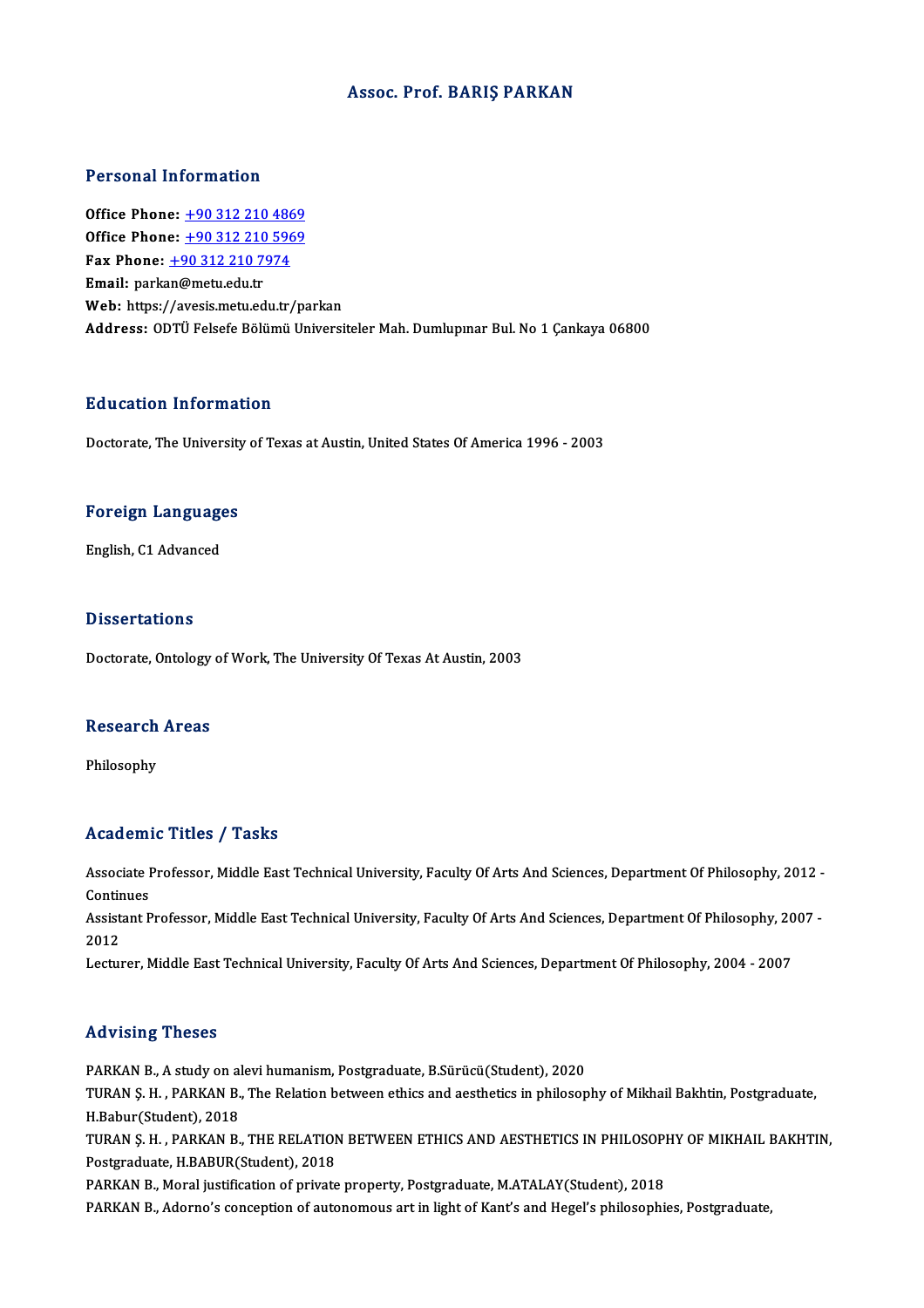İ.İnceefe(Student),2018

İ.İnceefe(Student), 2018<br>PARKAN B., Adorno's conception of autonomous art in light of kant's and Hegel's philosophies, Postgraduate,<br>LiNGEEEE(Student), 2019 **İ.İnceefe(Student), 2018<br>PARKAN B., Adorno's conc<br>İ.İNCEEFE(Student), 2018** PARKAN B., Adorno's conception of autonomous art in light of kant's and Hegel's philosophies, Postgraduate,<br>İ.İNCEEFE(Student), 2018<br>PARKAN B., Art(s) of becoming: Performative encounters in contemporary political art, Doc

**LINCE**<br>PARK<br>2017<br>PARK PARKAN B., Art(s) of becoming: Performative encounters in contemporary political art,<br>2017<br>PARKAN B., A study on McGinn's mysterianism, Postgraduate, S.IŞIKGİL(Student), 2016<br>PARKAN B., A Study on McGinn's mysterianism, Po

2017<br>PARKAN B., A study on McGinn's mysterianism, Postgraduate, S.IŞIKGİL(Student), 2016

PARKAN B., A Study on McGinn's mysterianism, Postgraduate, S.Işikgil(Student), 2016

PARKAN B., A critical consideration of narratives concerning the emergence of civilization: Nietzsche and Freud, Postgraduate, Z.EMİR(Student), 2016 PARKAN B., A critical consideration of narratives concerning the emergence of civilization: Nietzsche and Freud,<br>Postgraduate, Z.EMİR(Student), 2016<br>PARKAN B., The relation between metaphysics and art in Nietzsche's philos

Postgraduate, Z.EMİR(Student), 2016<br>PARKAN B., The relation between metaphysics and art in Nietzsche's philosophy, Doctorate, G.KARAHAN(Student), 2015<br>PARKAN B., The Relation between metaphysics and art in Nietzsche's phil PARKAN B., The relation between metaphysics and art in Nietzsche's philosophy, Docto<br>PARKAN B., The Relation between metaphysics and art in Nietzsche's philosophy, Docto<br>PARKAN B., Kant's transcendental freedom, Postgradua

PARKAN B., The Relation between metaphysics and art in Nietzsche's philosophy, Doctorate, G.Karahan(Stu<br>PARKAN B., Kant's transcendental freedom, Postgraduate, B.BAŞARAN(Student), 2015<br>PARKAN B., The deviation of conscious PARKAN B., Kant's transcender<br>PARKAN B., The deviation of co<br>Ç.ÇIRACIOĞLU(Student), 2014<br>PARKAN B. Linking ontology to PARKAN B., The deviation of consciousness into bad faith in Sartre's Being and Nothingness, Postgraduate,<br>Ç.ÇIRACIOĞLU(Student), 2014<br>PARKAN B., Linking ontology to epistemology via the exposal of evil in human freedom in

C.CIRACIOĞLU(Student), 2014<br>PARKAN B., Linking ontology to epister<br>Postgraduate, E.Övünç(Student), 2014<br>PARKAN B. Arendt and Mary on the re PARKAN B., Linking ontology to epistemology via the exposal of evil in human freedom in f.w.j. Schelling's philosoph<br>Postgraduate, E.Övünç(Student), 2014<br>PARKAN B., Arendt and Marx on the relation between labor and freedom

Postgraduate, E.Övünç(Student), 2014<br>PARKAN B., Arendt and Marx on the relation between labor and freedom /, Postgraduate, M.UĞUR(Student),<br>PARKAN B., The Deviation of consciousness into bad faith in Sartre's Being and not PARKAN B., Arendt and Mar:<br>PARKAN B., The Deviation of<br>Ç.Çıracıoğlu(Student), 2014<br>PARKAN B. Linking ontology PARKAN B., The Deviation of consciousness into bad faith in Sartre's Being and nothingness /, Postgraduate,<br>Ç.Çıracıoğlu(Student), 2014<br>PARKAN B., Linking ontology to epistemology via the exposal of evil in human freedom i

Ç.Çıracıoğlu(Student), 2014<br>PARKAN B., Linking ontology to epistem<br>Postgraduate, E.ÖVÜNÇ(Student), 2014<br>PARKAN B., Arthur Danta's ontology of PARKAN B., Linking ontology to epistemology via the exposal of evil in human freedom in F.W.J. Sche<br>Postgraduate, E.ÖVÜNÇ(Student), 2014<br>PARKAN B., Arthur Danto's ontology of aesthetics upon pop art, Doctorate, B.İSMET(Stu Postgraduate, E.ÖVÜNÇ(Student), 2014<br>PARKAN B., Arthur Danto's ontology of aesthetics upon pop art, Doctorate, B.İSMET(Student)<br>PARKAN B., Nietzsche on fate and freedom, Postgraduate, S.BEŞKARDEŞLER(Student), 2013<br>RARKAN B

PARKAN B., Arthur Danto's ontology of aesthetics upon pop art, Doctorate, B.İSMET(Student), 2014<br>PARKAN B., Nietzsche on fate and freedom, Postgraduate, S.BEŞKARDEŞLER(Student), 2013<br>PARKAN B., The underground man of the 1 PARKAN B., Nietzsche on<br>PARKAN B., The undergro<br>Z.BURCU(Student), 2013<br>PARKAN B., Execdom and PARKAN B., The underground man of the 19th century: A comparative study on Nietzsche and Marx, D<br>Z.BURCU(Student), 2013<br>PARKAN B., Freedom and creativity in Bergson's philosophy, Postgraduate, E.ÖZYURT(Student), 2013<br>PARKA

Z.BURCU(Student), 2013<br>PARKAN B., Freedom and creativity in Bergson's philosophy, Postgraduate, E.ÖZYURT(Student), 2013<br>PARKAN B., Marx's epistemology: Relationship between reality and knowledge, Postgraduate, E.CAN(Studen PARKAN B., Freedom and creativity in Bergson's philosophy, Postgraduate, E.ÖZYURT(Student), 2013<br>PARKAN B., Marx's epistemology: Relationship between reality and knowledge, Postgraduate, E.CAN(Student), 2011<br>PARKAN B., Mar

PARKAN B., Marx's epistemology: Relationship between reality and knowledge, Postgraduate, E.CAN(Student), 2011<br>PARKAN B., Marx's epistemology : the relationship between reality and knowledge, Postgraduate, E.Can(Student), PARKAN B., Marx's epistemology : the relation<br>PARKAN B., A systematic critique of formal de<br>people, Postgraduate, İ.OKAN(Student), 2011<br>PARKAN B., An inquiru on justiqu Passe, bear PARKAN B., A systematic critique of formal democracy in light of radical democracy: Towards re-politization of the<br>people, Postgraduate, İ.OKAN(Student), 2011<br>PARKAN B., An inquiry on justice: Bases, bearers and principles

people, Postgraduate, İ.OKAN(Student), 2011<br>PARKAN B., An inquiry on justice: Bases, bearers and principles, Doctorate, S.KİBAR(Student), 2011<br>PARKAN B., Marx on form and content: It's all about structure, it's all about a PARKAN B., An inquiry on ju<br>PARKAN B., Marx on form al<br>B.YILDIRIM(Student), 2011<br>PARKAN B. Nistrashola quiti PARKAN B., Marx on form and content: It's all about structure, it's all about artwork!, Postgrad<br>B.YILDIRIM(Student), 2011<br>PARKAN B., Nietzsche's criticisms of Kantian morality, Postgraduate, B.BAŞAR(Student), 2010<br>PARKAN

B.YILDIRIM(Student), 2011<br>PARKAN B., Nietzsche's criticisms of Kantian morality, Postgraduate, B.BAŞAR(Student), 2010<br>PARKAN B., A study of the self in Nietzsche's fatalistic universe of eternal recurrence, Postgraduate, A PARK<br>PARK<br>2009<br><sup>PARK</sup> PARKAN B., A study of the self in Nietzsche's fatalistic universe of eternal recurrence, Postgraduate, <mark>.</mark><br>2009<br>PARKAN B., Nietzsche'de Ebedi Dönüş Düşüncesi ve İçerimleri, Postgraduate, Z.İNCİ(Student), 2009<br>PARKAN B., Th 2009<br>PARKAN B., Nietzsche'de Ebedi Dönüş Düşüncesi ve İçerimleri, Postgraduate, Z.İNCİ(Student), 2009<br>PARKAN B., The concepts of health and sickness in Nietzsche's philosophy, Postgraduate, B.AKBALIK(Student), 2009<br>RARKAN

PARKAN B., Nietzsche'de Ebedi Dönüş Düşüncesi ve İçerimleri, Postgraduate, Z.İN<br>PARKAN B., The concepts of health and sickness in Nietzsche's philosophy, Postgra<br>PARKAN B., Hegel and marx on alienation, Postgraduate, S.Doğ

PARKAN B., The concepts of health and sickness in Nietzsche's philosophy, Postgraduate, B.AKBALIK(St<br>PARKAN B., Hegel and marx on alienation, Postgraduate, S.Doğan(Student), 2008<br>PARKAN B., Tracing the footsteps of the you PARKAN B., Hegel and marx on alienation, Postgraduate, S.Doğan(Student), 2008<br>PARKAN B., Tracing the footsteps of the young Leibniz in the labyrinth of the continuum, Postgraduate,<br>E.EBETÜRK(Student), 2008

PARKAN B., Tracing the footsteps of the young Leibniz in the labyrinth of the continuum, Postgraduate,<br>E.EBETÜRK(Student), 2008<br>PARKAN B., The theory of capitalism and its ontological foundations: A comparative study of Ma E.EBETÜRK(Student), 2008<br>PARKAN B., The theory of capitalism and its ontolog<br>Guattari, Postgraduate, V.KOCAGÜL(Student), 2006

# Articles Published in Journals That Entered SCI, SSCI and AHCI Indexes

rticles Published in Journals That Entered SCI, SSCI and AHCI<br>I. On Multinational Corporations and the Provision of Positive Rights<br>RARKAN R SICUT HUM<br>On Multina<br>PARKAN B. On Multinational Corporations and the Provision of Positive Rights<br>PARKAN B.<br>JOURNAL OF BUSINESS ETHICS, vol.85, pp.73-82, 2009 (Journal Indexed in SSCI)<br>Professionalism: A vintue or estrangement from self-estivity?

PARKAN B.<br>JOURNAL OF BUSINESS ETHICS, vol.85, pp.73-82, 2009 (Journal Indexed in SSCI)<br>II. Professionalism: A virtue or estrangement from self-activity?